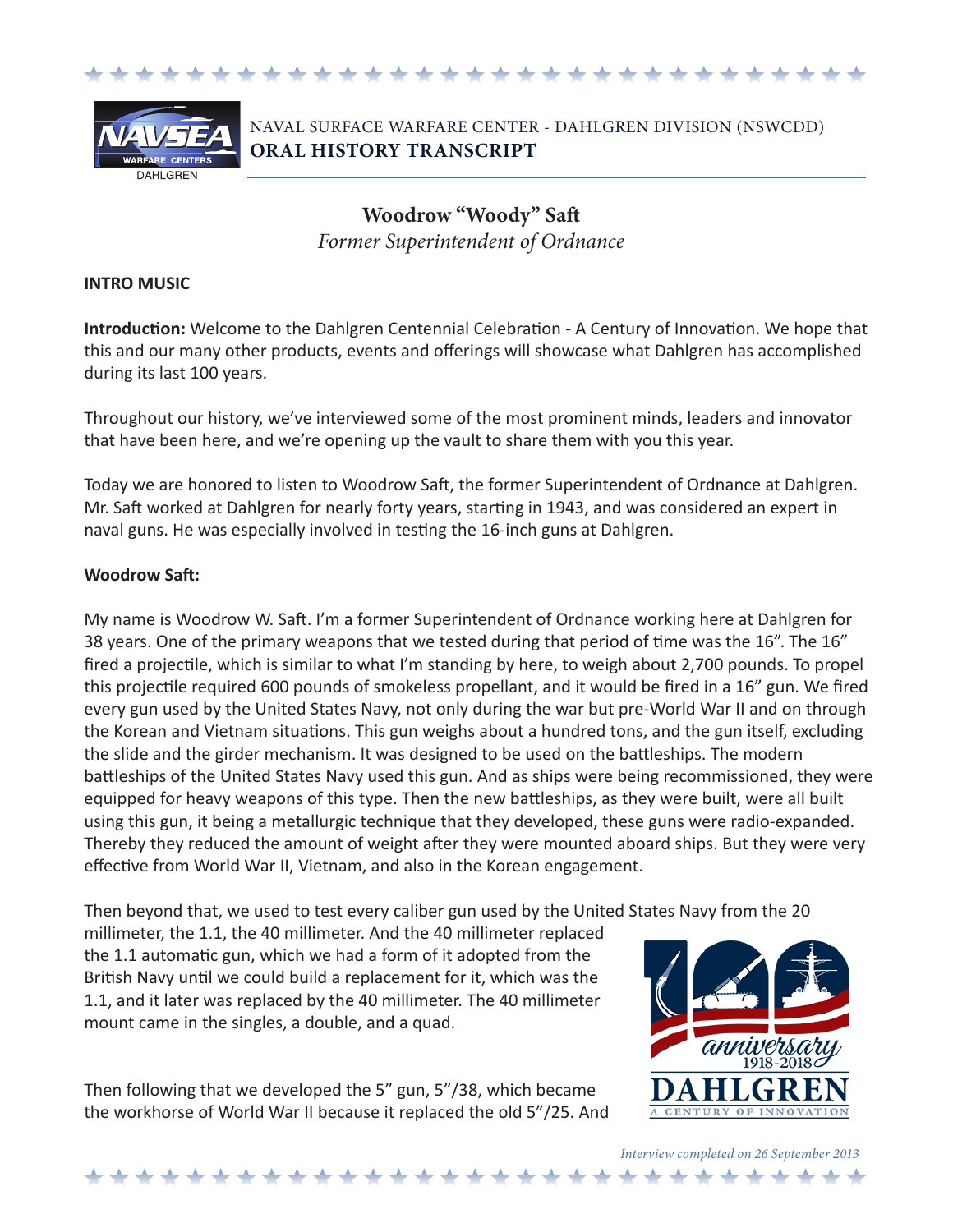\*\*\*\*\*\*\*\*\*\*\*\*\*\*\*\*\*\*\*\*\*\*\*\*\*\*\*\*\*\*

it had a higher rate of fire and an increased range. And it became the workhorse of the United States Navy for surface warfare.

Following that we developed the 6"/47, which is a primary armament, to go onboard the light cruisers of the United States Navy. And they were sacrificing armor protection in order to accommodate the increased speed of the ship that was developed during the war.

Then following the 6"/47 we developed other guns. First was the 8"/55, and the original was on the Wichita class, which was a buildup gun, quite heavy, and used bag ammunition as well as the later 8" until we developed the automatic. We developed the 8"/55 caliber automatic on the late model, heavy cruisers of the United States Navy. That meant that the cartridge of the propellant was contained within the cartridge, and the cartridge and projectile were loaded into a tray and fired and loaded into the gun as a single operation. Following that we had a variety of research weapons, but we led up to the development of the 16" gun.

But I started out as a gunners mate on the battleship [USS] *Pennsylvania*, and after five years, I accepted my discharge and came to work at Dahlgren as a civilian. In 1943, I felt my responsibility to go back in the Navy, for which I had been trained, and in so doing, I reported back to the Navy in 1943. Then, the first thing they did was send me to the Gun Factory, which I attended a training course on every hydraulic hard drive of every conventional weapon in the United States Navy. From there, I went aboard the light cruiser [USS *Portsmouth*] CL-102,—commissioning her at Newport News. Following the commissioning of her and shakedown crew, I came back to Philadelphia. While I was at Philadelphia, the war ended, and there I'd been highest on the list for people with the rating for discharge. I accepted discharge rather than continuing in the Navy and came back to Dahlgren. And through substantial advancements, from leading man, quarterman, chief quarterman, foreman, and later Superintendent of Ordnance, I worked at the Main Range from 1941, with two years back in the Navy, back in '45, through December of 1974, in which I retired. But the last five years of that time frame, I was assigned to Head of Department of Weapons Specialist and traveled worldwide troubleshooting problems in conventional weapons of the United States Navy. This involved my travel to the Philippines, to Vietnam, to the Mediterranean, to France, to Cuba, and things of that nature.

One of the things I remember vividly is my trip to Cuba. It was a ship that had double-loaded 5" gun, and it was pointing overland to Cuba, and they asked me to go down and assist in unloading that gun. Well, it was a double load and the interlock system—wouldn't operate because the cartridge case sheared off, so I had to experience that in our experimental work at Dahlgren, therefore I had a special tool made where I could pass through the chamber of the gun. It was spring loaded so it expanded in front of the cartridge case and had a screw and nut arrangement fastened to the housing of the gun. And after arriving at seven o'clock in the evening by way of a Lear-jet, I was able to clear that gun by eleven o'clock at night and relieved an international situation that they were very much concerned about.

Then I had a problem with the 16" gun here at Likely, where she had been mothballed at the Navy Yard in Philadelphia, and they were trying to—getting ready to recommission her, and they discovered what they thought was a damaged roller pass because the atmosphere in the turret was negative, and what it did was it was drawing air through the water shield of the turret. And that air contained moisture, being down on the waterfront in the Philadelphia Navy Shipyard. They called me up and asked me to inspect it. Well I had them train off center and degrease the roller path, and I found that the roller

\*\*\*\*\*\*\*\*\*\*\*\*\*\*\*\*\*\*\*\*\*\*\*\*\*\*\*\*\*\*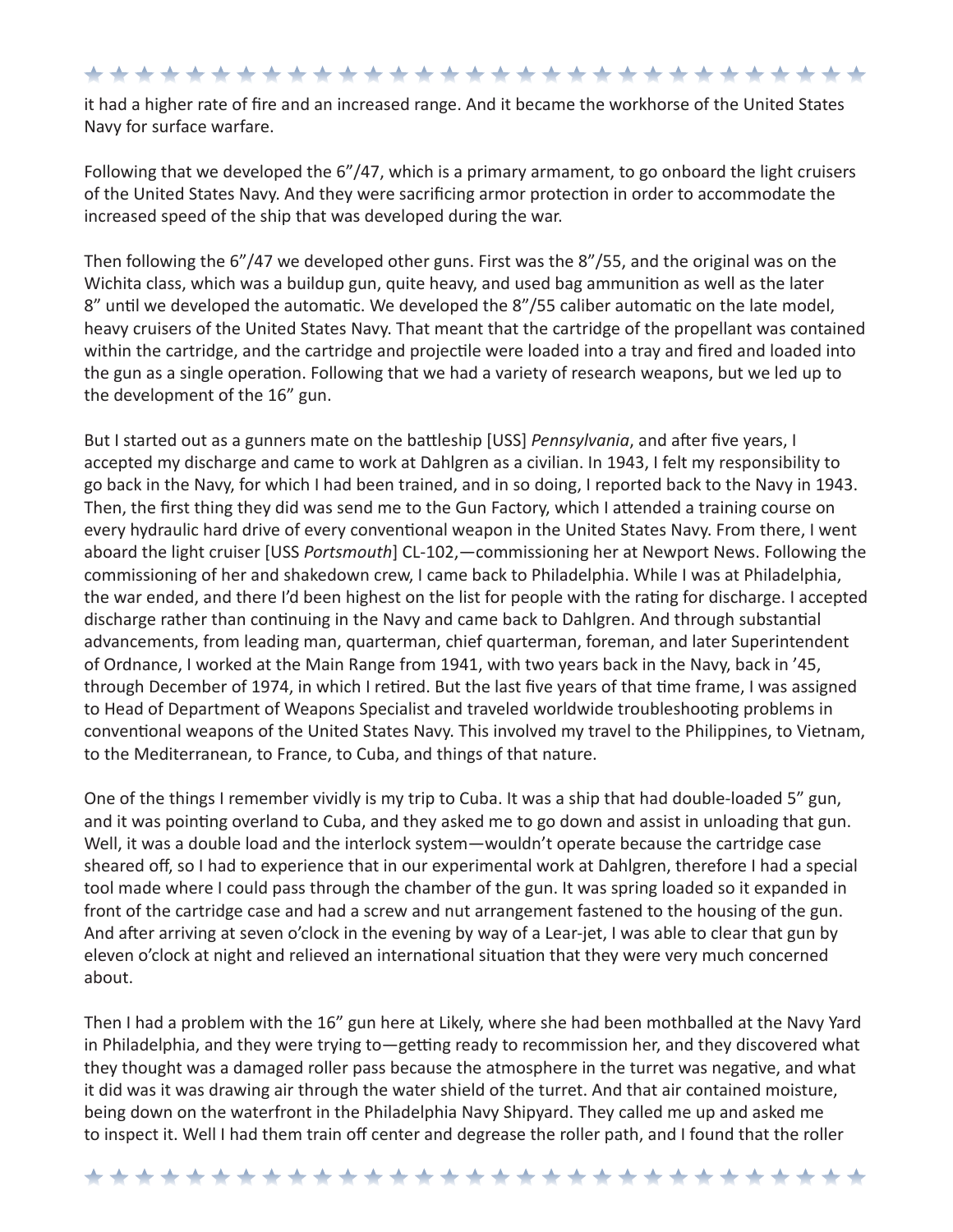\*\*\*\*\*\*\*\*\*\*\*\*\*\*\*\*\*\*\*\*\*\*\*\*\*\*\*\*\*\*\* path was not damaged. It was just discolored. Consequently, they were able to put the ship back on schedule and save fourteen months delay and recommissioning her to go to Vietnam.

But while I was there, I happened to be informed that there was a problem on turret 2 so I went and looked, and two of the cap square bolts had popped off, and we checked the records and we found that prior to going to mothball, turret 1 had been elevated while turret 2 was depressed, and they trained into each other and cracked that trunnion bearing. Well, I had just previously been visiting on the USS *North Carolina*, which is a monumental piece in Wilmington, North Carolina. And on there, I learned that the spare parts were still on the ship. So when I was contacted by the lieutenant who was the fitting out officer of the ordnance on that ship, asked about it, and I said, "Well, if you will arrange it with the caretaker on the battleship *North Carolina* in Wilmington, you can get a spare part, a spare trunnion bearing, It will fit. And the Navy says they won't fit, but I know they're interchangeable because I've done many of them here at Dahlgren, which is part of my routine assignment." So he got that and put it back into the USS *New Jersey*, and she then ventured on to Vietnam. Well, I toured Vietnam shortly after that on a troubleshooting mission of the USS *Boston*, who had an explosion on that ship. But the *New Jersey*, when I visited the artillery command centers, every one of them requested fire support of the *New Jersey* while she was out there, and when I went aboard her in Long Beach Naval Shipyard after she came back from Vietnam, she was literally worn out. The guns were just smooth. All the rifling was gone. So they had extended its service that was unbelievable to the people of the armed forces stationed in Vietnam.

While I worked at the Main Range from 1943 to my transfer to head of the department in 1968 to travel worldwide in troubleshooting conventional weapons of the United States Navy, I was in charge of a workforce of approximately 250 people, and we had about ten different gun crew assignments. It was not uncommon when I was working there that I personally fired approximately 100 rounds a day of weapons similar to the 16" and including the 16" while I was here. And I worked primarily in firing major caliber weapons for several months.

But each of the rounds of the 16" were equivalent of firing the price of a Volkswagen down the river. And they had a workforce including about twenty recorders that had to record all the data of every round fired at the battery. Those rounds included another workforce, which is one of my crews that I was in charge of doing the propellant section, and they had to prepare the charges. For instance, on the 16", they had to bag this ammunition in silk bags and take six bags, at about 100 pounds each bag, for each round fired. Then while that was going on, the crew in addition were taking care of a 5" automatic, a 3", or an 8" bag gun, which they had to load those, and things of this nature. So, the workforce I had was variable. Then in addition we had a battery to test nothing but fuses, at the AA Fuse Battery, and there we'd test every production fuse of the 5" guns at that battery.

Then in addition to that we had a force which was allied to my group testing the armament that was used on battleships to protect us against the torpedoes. And that was the armament around the waterline of the battleships. And then in addition to that, they had an armor plate across the main deck to protect against the aerial bombs dropped from aircraft. The only accessible point that they had on a battleship then of that type was down through the smokestack, and we did, I think, lose one ship by a bomb that went down through the smokestack. And of course it had a delayed action fuse on those types of bombs, and also a delayed action fuse that they tested for penetration of armor so that the armor projectile would pierce the armor would pierce the armor and then explode inside and cause more damage to our enemy ships. So we had a very large variety of people working on all types of

\*\*\*\*\*\*\*\*\*\*\*\*\*\*\*\*\*\*\*\*\*\*\*\*\*\*\*\*\*\*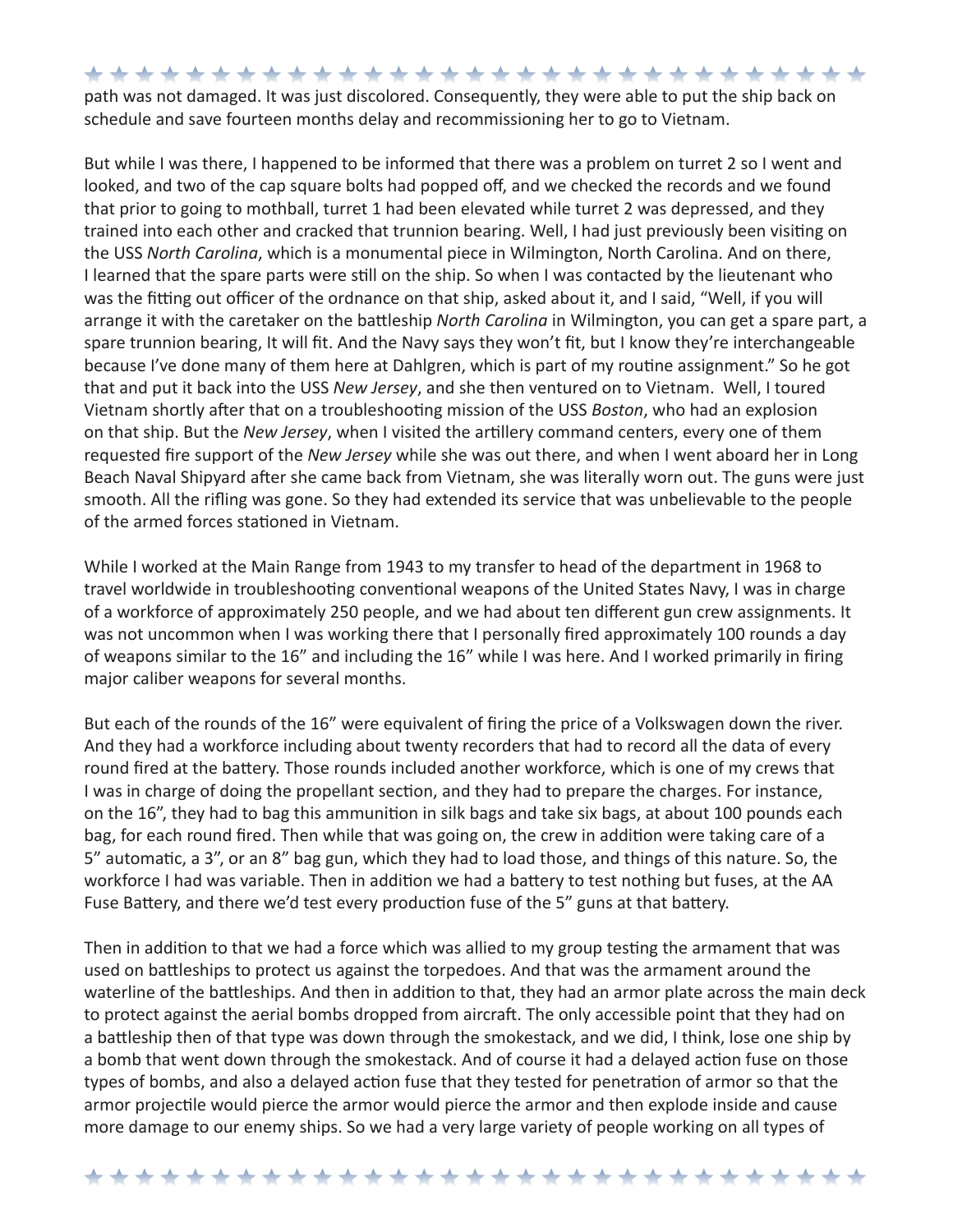## \*\*\*\*\*\*\*\*\*\*\*\*\*\*\*\*\*\*\*\*\*\*\*\*\*\*\*\*\*\*

weapons, from 20 millimeter, to 40 millimeter, to 5", 6", 8", and 16" at this range.

Then in addition to that, after the war, we recovered an 18" gun from the Japanese, which I understand they're one of the super battleships and were armed with an 18" gun. Well, we had to test it, of course, so we were able to mount it in one emplacement we had that would give us a maximum of 5 degrees elevation, but it was so large and so heavy and the advantage of that over the 16" was not appreciable, so therefore they stuck with our 16" similar to the one you see in this photograph, which I am standing by at this time.

**Conclusion:** Thank you for listening to this week's Dahlgren Centennial Podcast, and hopefully you have learned another interesting aspect of what our people accomplish for the Navy and our nation.

We will continue sharing how Dahlgren is a one-of-a-kind location where innovation is heralded as the hallmark of each individual.

\*\*\*\*\*\*\*\*\*\*\*\*\*\*\*\*\*\*\*\*\*\*\*\*\*\*\*\*\*\*\*

Tune in next week to hear from Ed Jones, who lived on base from 1948 to 1966.

Thank you for celebrating this century of innovation with us at Dahlgren.

## **CLOSING MUSIC**